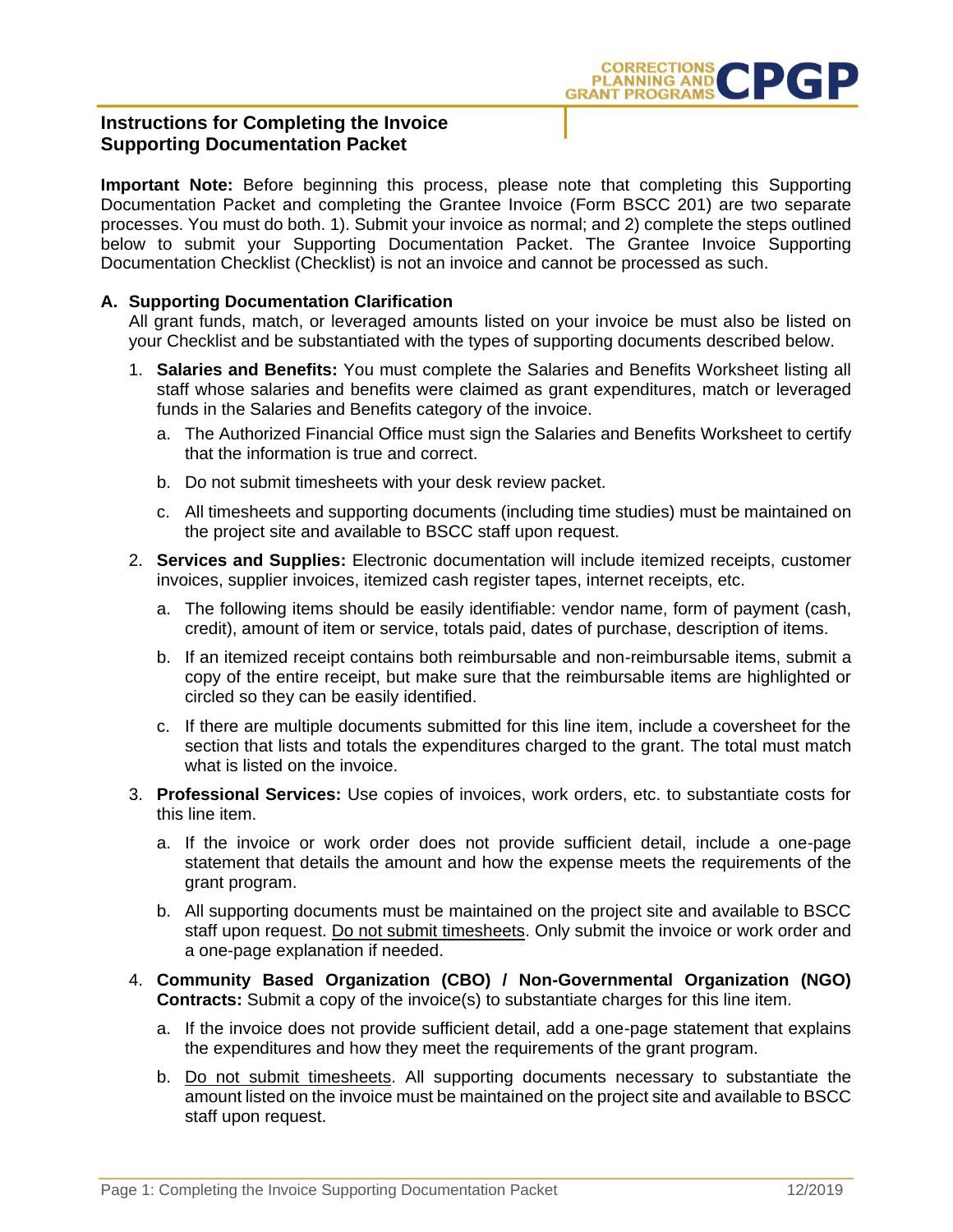- 5. **Indirect Costs / Administrative Overhead:** Submit a one-page statement, stating what indirect costs are included, what the total amount is and what percentage is used in the calculation. Provide the methodology used to determine what percentage is claimed.
- 6. **Fixed Assets / Equipment:** Use copies of invoices or receipts to substantiate costs for this line item. Note: Items or total package costs that exceed \$3,500 require prior approval.
- 7. **Data Collection / Evaluation:** Use copies of invoices, work orders, etc., to substantiate costs for this line item. If the invoice or work order does not provide sufficient detail, include a onepage statement that details the amount and how the expense meets the requirements of the grant program.
- 8. **Other:** Include supporting documentation to substantiate expenditures for training, travel, or any costs that do not fall within the categories above. These may include invoices, receipts, etc.

## **B. Preparation**

- 1. In your Supporting Documents Packet, include sufficient supporting documentation to clearly and accurately substantiate each amount claimed for reimbursement, match or leverage.
- 2. Each item and dollar amount listed on the invoice must also be listed on the Checklist. Remember these are two distinct documents and processes. To receive reimbursement, you must submit your invoice separately, and it must be completed according to instructions including expenditure descriptions. Review of the supporting documents will not delay payment of your invoice.
- 3. Label (handwritten is permissible) all documents to be submitted as verification for reimbursement with the Budget Line Item and Document Number (i.e., Assets/Equip – Doc #1, Assets & Equip –Doc #2, etc.). Highlight (or circle document labels and claimed amounts.

|                               | My Company name<br>My company slogan                        |                          |                      | <b>Sales Receipt</b> |                                    |  |
|-------------------------------|-------------------------------------------------------------|--------------------------|----------------------|----------------------|------------------------------------|--|
|                               | Assets & Equip Doc #4                                       | Date<br><b>Receipt #</b> |                      | September 2, 2013    |                                    |  |
| Name:<br>Address:             | [Name of the person or a company]<br>[Address]<br>[Address] |                          |                      |                      |                                    |  |
| Code                          | <b>Description</b>                                          | Qty                      | Price                |                      | <b>Amount</b>                      |  |
| 12345                         | Product 1                                                   | 10                       | 10.00                |                      | 100.00                             |  |
| 54321                         | Product 2                                                   | 20                       | 15.00                |                      | 300.00                             |  |
| Sale made by:<br>Maria Carter |                                                             |                          | Subtotal<br>Discount | s                    | 400.00<br>$\overline{\phantom{a}}$ |  |
|                               |                                                             |                          | Sales Tax Rate       | %                    | 10.00                              |  |
|                               |                                                             |                          | Sales Tax            |                      | 40.00                              |  |
|                               |                                                             | <b>Total</b>             |                      | s                    | 440.00                             |  |
|                               |                                                             | Cash                     |                      | ×                    |                                    |  |
|                               | Credit Card No.                                             |                          | Credit Card          |                      |                                    |  |
|                               |                                                             |                          | Check                |                      |                                    |  |
|                               | Check No.                                                   |                          |                      | ×                    |                                    |  |

4. Only expenses that are incurred and paid for by the grantee during the grant cycle and before the end date of the applicable invoicing period are eligible for reimbursement. This means the dates on all supporting documents must fall between grant start date and the end date of the applicable financial reporting period. The only exception to this is during the 90-day liquidation period at the end of an award. For further direction on funds disbursement and liquidation periods, refer to the most current version of the BSCC Grant Administration Guide, which can be viewed [here.](http://www.bscc.ca.gov/s_correctionsplanningandprograms.php)